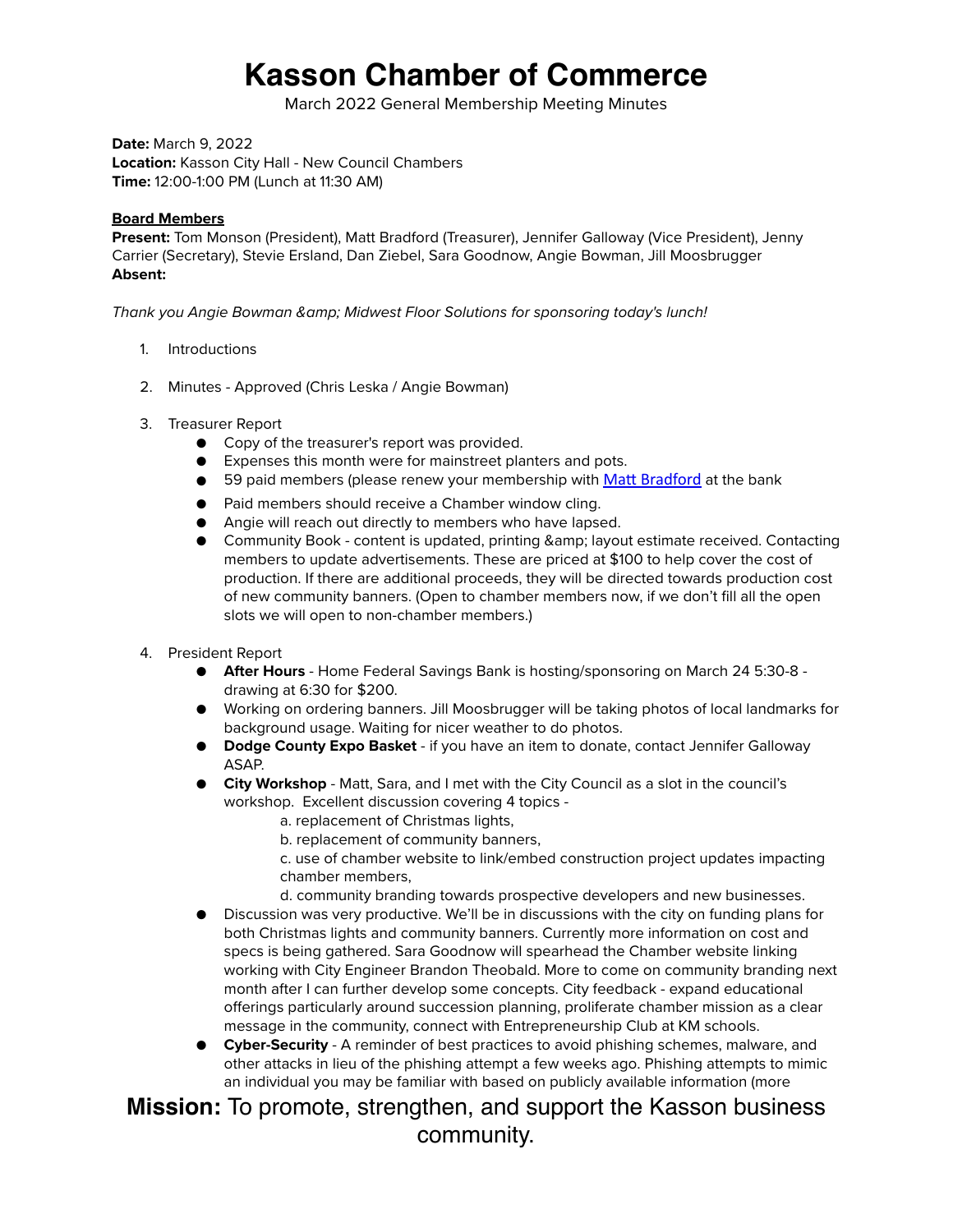## **Kasson Chamber of Commerce**

March 2022 General Membership Meeting Minutes

sophisticated attempts can purchase stolen data from breaches). The email address, phone number, or other communication method will not be in control of the person being mimicked but will attempt to use common methods to disguise the message to appear it is. 1) Be aware of email addresses - if the address doesn't match the send, don't respond, click on links/open attachments, or forward. 2) Be suspicious of uncharacteristic requests ;Please discreetly purchase \$500 of gift cards for me;. 3) If suspicious, use a different medium to contact the sender in question - if it's an email, call or text them. 4) Report attempts and schemes to local authorities. 5) Be extra cautious right now - cyber attacks are elevated currently. Some experts believe this may be tied to the Russian invasion of Ukraine.

#### 5. Speaker: **Ashley Kincaid - People's Energy**

- Energy provider for outside of city of rochester for quite large area
- Programs
	- $\circ$  Co-op Connections  $\rightarrow$  The Card & App (discount at certain businesses) to participate you just need some sort of a discount. We advertise it in our newsletter and social media account. Supports local shopping! Download free from the App Store and Google Play. 535 co-ops in 45 states that participate in this program. Free for businesses to participate.
	- Questions
		- Ashley Kincaid - [akincaid@peoplesengergy.coop](mailto:akincaid@peoplesengergy.coop) / 507-367-7054
- 6. Shop Local Friday
	- Poll results theme was offered to put SLF monthly announcements on digital signage.
	- June 3rd Looking at coupling shop local friday with an event during the hwy 57 process
	- Reminder of program changes.
	- Looking for businesses who would like to do a ribbon cutting and welcome them to the community.
- 7. City Update
	- Christmas lights and banners are ongoing projects that we can help support his year.
	- Hwy 57 project has been let out for bids (7 million to 8 and a half million) supply chain issues, hopeful the project gets completed this year
	- Early St. Patrick's Day Downtown Task Force Event
- 8. School Update Jenny Carrier & Jami Schwickerath
	- What's Going On? Songs from the Vietnam War Era, April 2nd @ 7pm. Fundraiser for Disabled American Veterans. The more tickets sold the more we can give back! Get your tickets at [www.komet-tickets.com](http://www.komet-tickets.com)
	- Easter Extravaganza April 7th doors open at 5:45pm and Egg Hunt at 6:30pm @ K-M Community Education/Elementary School. FREE event!
	- K-M Boys Basketball team is moving on in the section beating #5 Red Wing last night in a great game.
	- The Robotics team competed in Duluth this last weekend and took 14th.
	- CTE classes at K-M Schools getting a new mill to get more kids in there. Immersive experiences, May is focused on Health Care.
	- High school STEM forward recognition not just college based with employers on site. May 11th, contact Jami if you'd like to be a business present at the event.

**Mission:** To promote, strengthen, and support the Kasson business community.